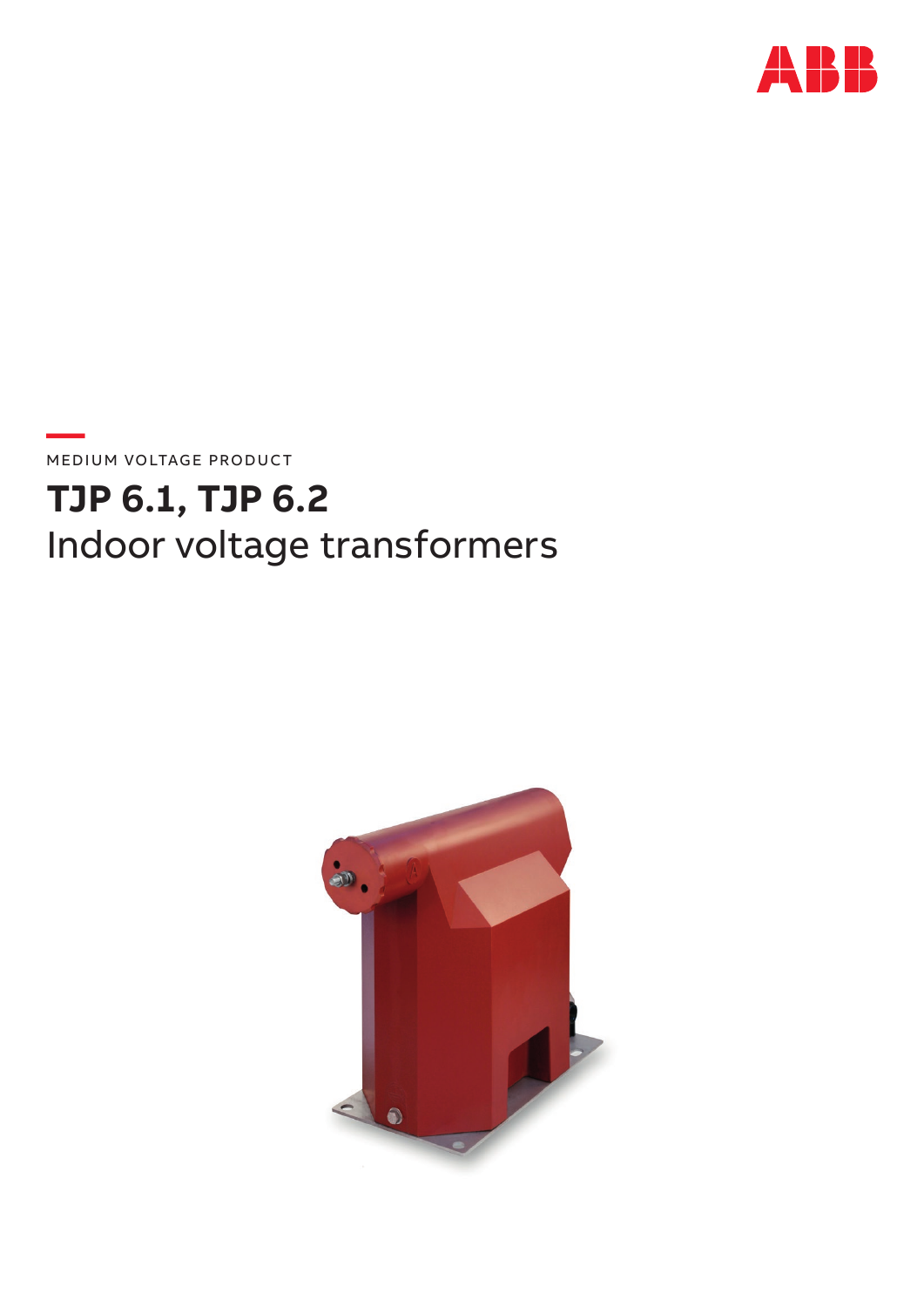| <b>Parameters</b>                    | <b>Values</b>                       |
|--------------------------------------|-------------------------------------|
| Highest voltage for equipment        | 17.5 – 24 (25) kV                   |
| Power frequency test voltage, 1 min. | $38 - 50$ kV                        |
| Lightning impulse test voltage       | 95 - 125 kV                         |
| <b>Fuses</b>                         | $03 - 63A$                          |
| Max. rated burden. classes           | $50/0.2 - 150/0.5$<br>- 200/1 VA/cl |
| Residual winding                     | 50 - 200/6P VA/cl                   |

### **Description**

The TJP 6.1, TJP 6.2 epoxy insulated voltage transformers are cast in epoxy resin and designed mostly for insulation voltages of 17.5 to 24(25) kV.

If no a different value is required the transformers are manufactured with a overvoltage factor of 1.9 x Un/8 hrs. One outlet of the primary winding, including the respective terminal is insulated from the earth to a level which corresponds to the rated insulation value. The other outlet of primary winding with its terminal is earthed during the operation. Most of the transformers are equipped with two secondary windings, the first one for either measuring or protection purposes, the other for being connected into an open-delta connection in a three-phase system. One terminal of each secondary winding and one of the opendelta connected terminals have to be earthed during the transformer operation.

The secondary windings are lead out into a casttype secondary terminal board. The secondary terminal board is covered with a sealed plastic cover.

The transformer can be mounted in any position. The transformer body is fixed by four screws, the bolted M8 earthing clamp is located on the transformer base plate.

The TJP 6.1 transformer is equipped with a special fuse of either 0.3 A or 0.6 A rated current (JT 6 type). The design of TJP  $6.1$  is suitable for the "cable" connection (see HV terminal and the position of the secondary terminals).

The TJP 6.2 transformer is equipped with a fuse conformably to IEC standard. The design of TJP 6.2 is suitable for the "cable" connection (see HV terminal and the position of the secondary terminals).

### **Rated primary voltages**

15/√3 kV; 20/√3 kV; 22/√3 kV; Other primary voltages can also be supplied on request.

#### **Rated secondary voltages**

100/√3 V; 110/√3 V – accuracy classes 0.2; 0.5; 1 (measuring winding) or 3P; 6P (protection winding). Other secondary voltages can also be supplied on request.

#### **Rated voltages for open-delta connection**

100/3 V; 110/3 V - class 6P. Other voltages for open-delta connection can also be supplied based on customer requirement.

#### **Rated frequency**

50 Hz; 60 Hz.

Based on a discussion with the manufacturer the transformer can also be designed for two primary voltage levels (with change over secondary side).

The transformers are manufactured conformably to the requirements and recommendations of the following standards and regulations: IEC 186- 1969, CSN 35 1360.

For marking of the voltage transformer outlets see picture 01 a-e.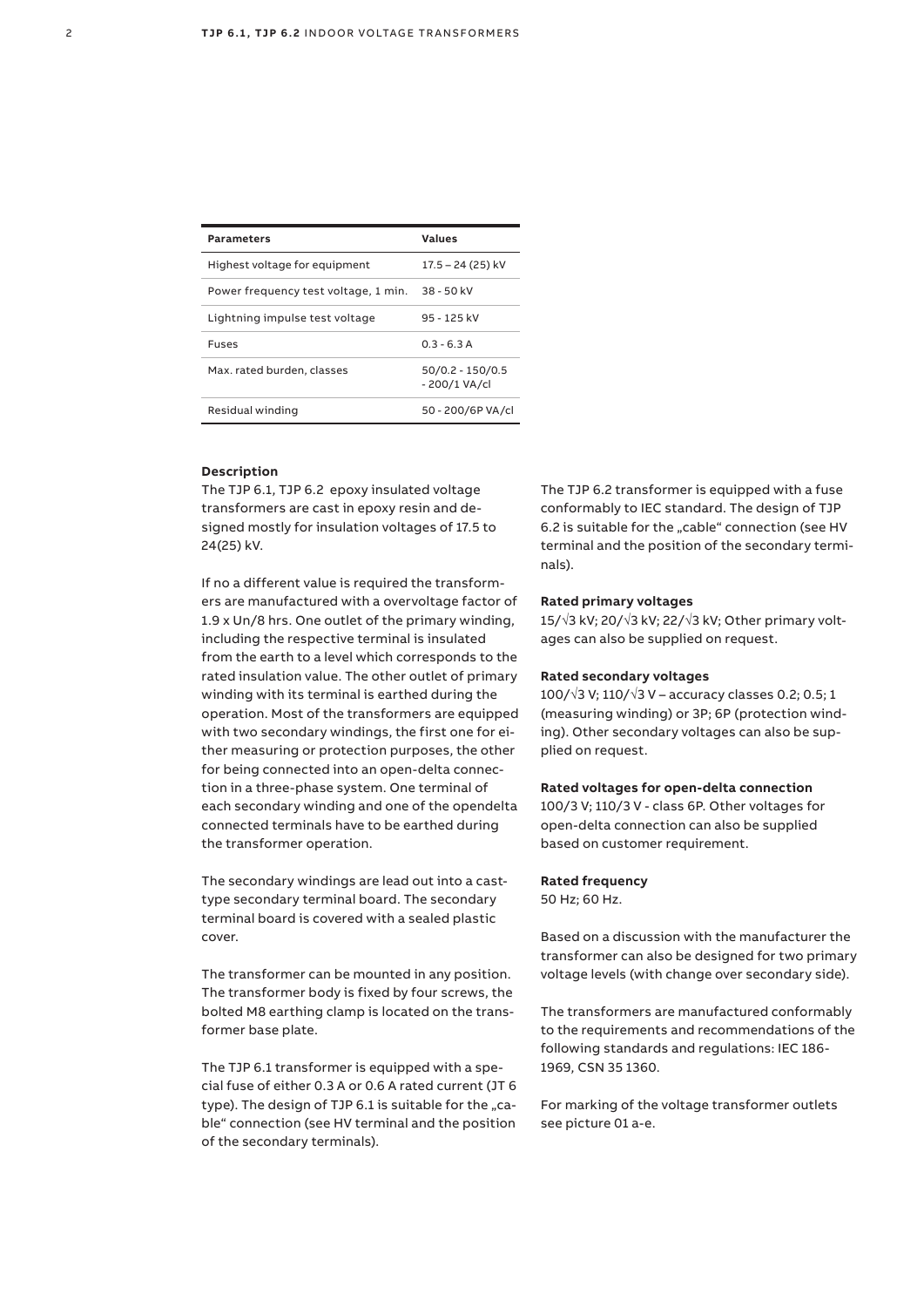01 Marking of the voltage transformers outlets **a** Single-pole insulated transformer **b** Single-pole insulated transformer with a tap **c** Single-pole insulated<br>transformer with two secondary windings **d** Single-pole insulated transformer with two secondary windings, with one of which being the auxiliary (residual) winding **e** Single-pole insulated transformer with two secondary, tapped windings, with one

—



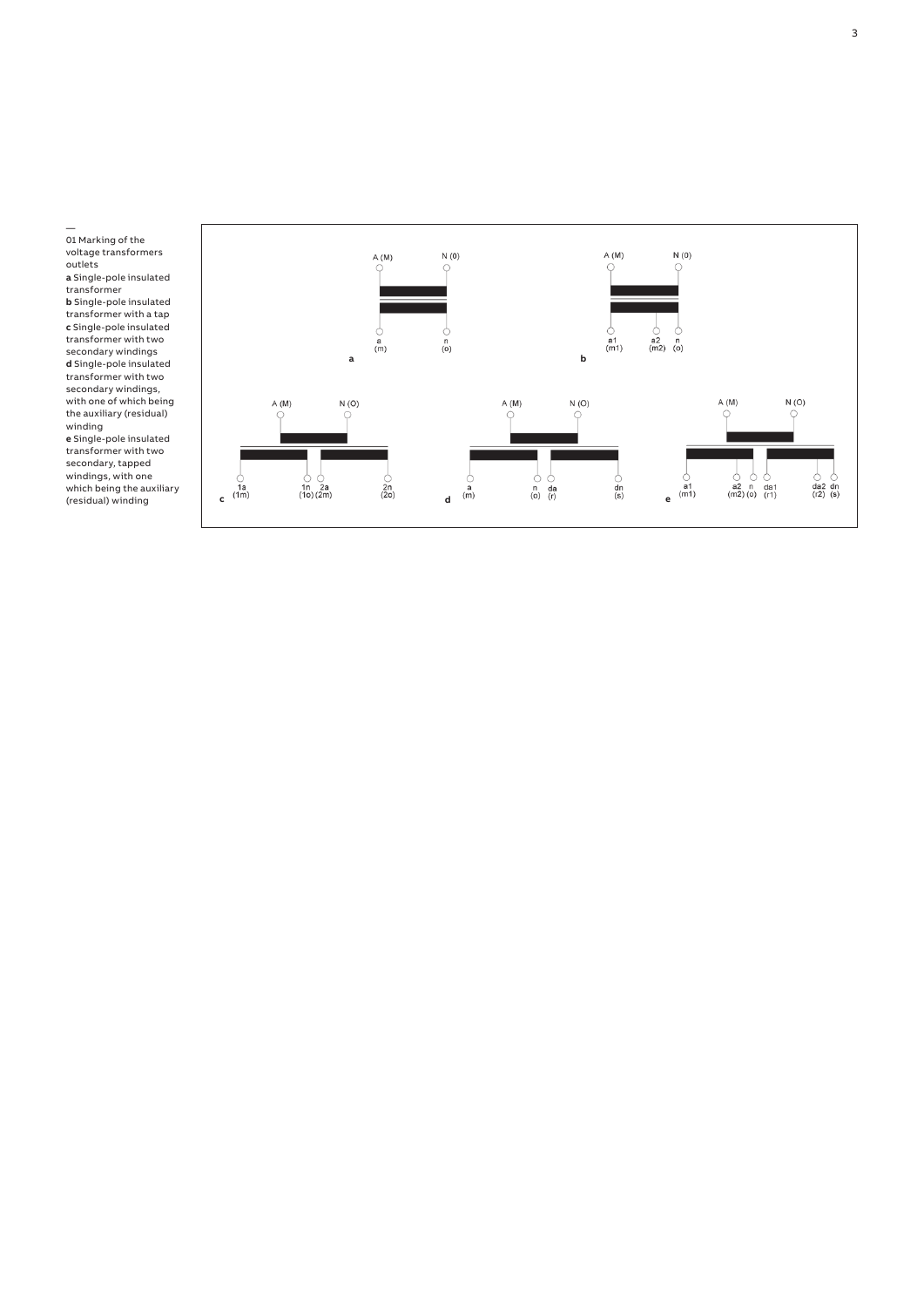Weight: appr. 42 kg Creepage Distance: 342 mm



fuse JT6 300, 600mA

| Drawing n. |
|------------|
| 44203980   |



**TJP 6.1**

—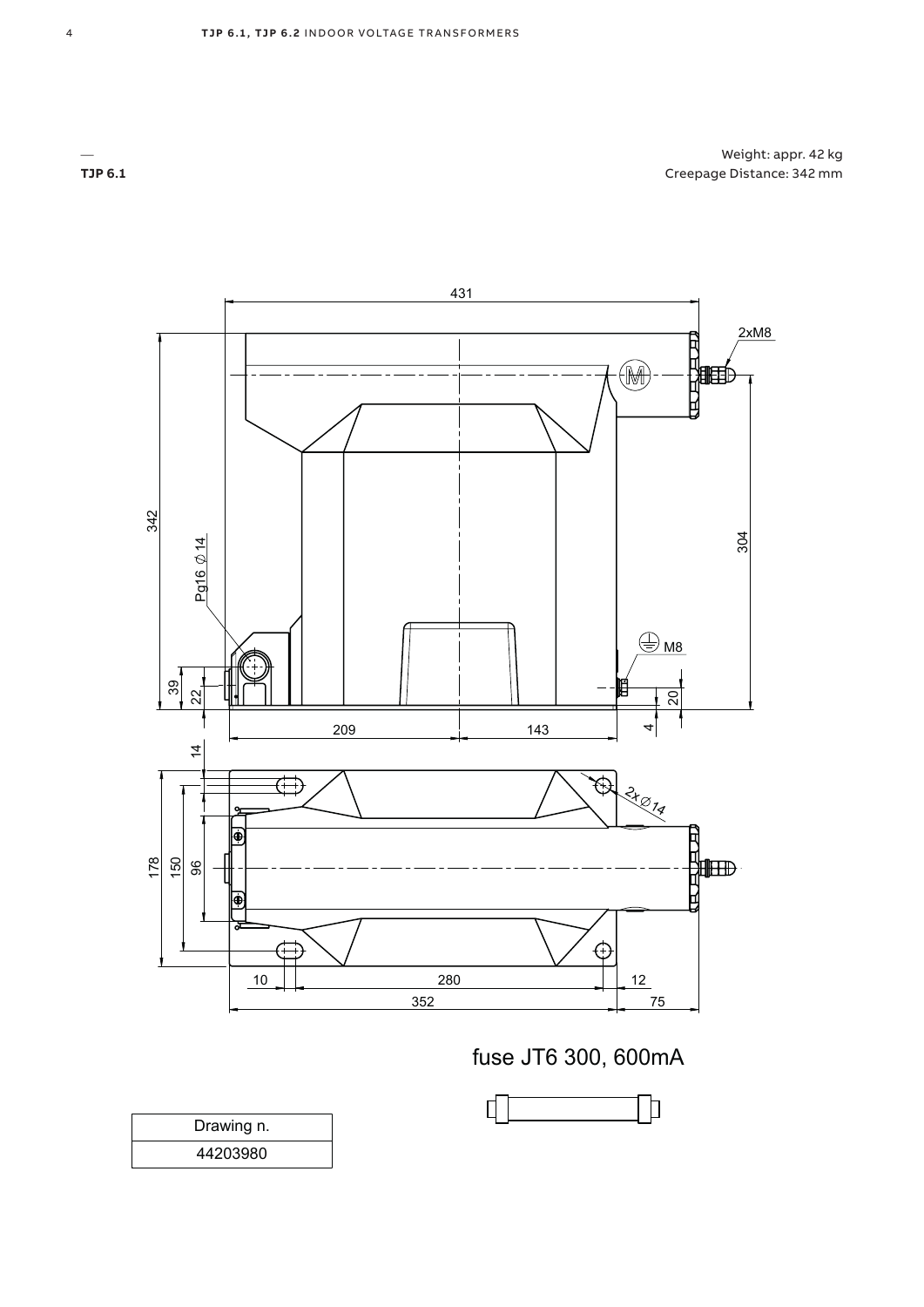Weight: appr. 42 kg Creepage Distance: 342 mm



T**JP 6.2**

—